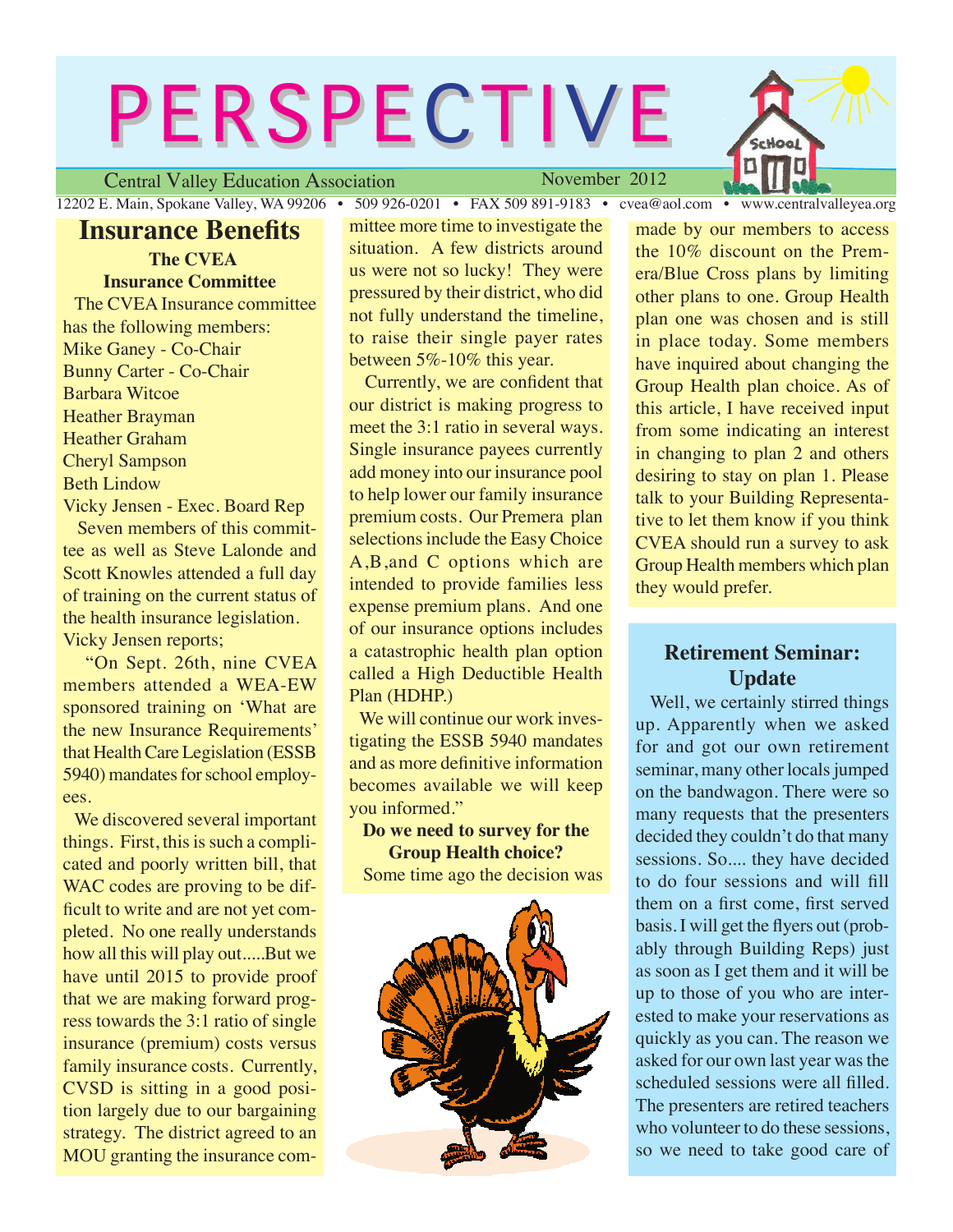them, so we can continue to have these seminars.

 The retirement seminars presented by WEA Retired will be held on the following dates:

> Jan 11 & 12 Feb 1 & 2 Mar 1 & 2 Mar 15 & 16

 These are Friday evening and Saturday all day. The Friday schedule runs from 3:30 until 7:00 and the Saturday schedule is from 8:30 until 4:00. Friday starts that early because the presenter from the Social Security Administration is required to conclude by 5:00 by Department mandate. Watch for the flyers to register.

# **CVEA Elections**

 December begins the election process for CVEA. Nomination forms will be available for anyone wishing to run for office. In January, candidates can submit biographies and statements for the February newsletter. The ballots will be provided to Building Representatives at the February 21st meeting with the deadline for returning those ballots being February 28th. The ballots will be counted and the election of officers announced by March 5th. Those elected will assume the duties of office on July 6th.

 The positions open for election this year include:

- Vice President
- Secretary
- High School Representative
- Middle School Representative

 • Elementary School Representative

 • Special Services Representative

In addition to the officers, we will

be electing Representatives to the WEA Rep Assembly and the NEA Rep Assembly. The WEA RA is April 25, 26 and 27 in Bellevue. The NEA RA is July 1 through July 6 in Atlanta, Georgia. We can send up to 13 members to WEA RA and 3 people to NEA RA.

 If you have any questions about the process please contact the CVEA office at 926-0201.



## **Why Public Sector (specifically education) Unions?**

by Steve Lalonde

## **Rules for Teachers from 1872**

1. Teachers each day will fill lamps, clean chimneys.

2. Each teacher will bring a bucket of water and a scuttle of coal for the day's session.

3. Make your pens carefully. You may whittle nibs to the individual taste of the pupils.

4. Men teachers may take one evening each week for courting purposes, or two evenings a week if they go to church regularly.

5. After ten hours in school, the teachers may spend the remaining time reading the Bible or other good books.

6. Women teachers who marry or engage in unseemly conduct will be dismissed.

7. Every teacher should lay aside from each pay a goodly sum of his earnings for his benefit during his

declining years so that he will not become a burden on society.

8. Any teacher who smokes, uses liquor in any form, frequents pool or public halls, or gets shaved in a barber shop will give good reason to suspect his worth, intention, integrity and honesty.

9. The teacher who performs his labor faithfully and without fault for five years will be given an increase of twenty-five cents per week in his pay

#### \*\*\*\*\*\*\*\*\*

 Exactly one hundred years later, when I first started teaching in Glenwood, Washington (a small logging community at the base of Mount Adams,) I was instructed that there were certain unwritten rules that I would be expected to follow. Among those was an admonition to not join either of the two local churches as there was a political rift between them. I was also directed not to ever go into the local tavern, as teachers were expected to not frequent such places.

 Many of you know that both of my parents were teachers. When my Dad first started teaching in Prescott, Washington in 1950, his compensation for that first year was \$5400. Twenty-two years later, my first contract was for \$7011 (which included yearbook, newspaper, baseball coach, volleyball coach and two drama productions.) In the early 70's the union gained some actual power through the Educational Employment Relations Act of 1975. Due process became the standard and the Education Association was the principal guardian of that for educators.

 WEA is enabled by State law to address "hours, wages, and terms and conditions of employment". In that regard we are a union. Our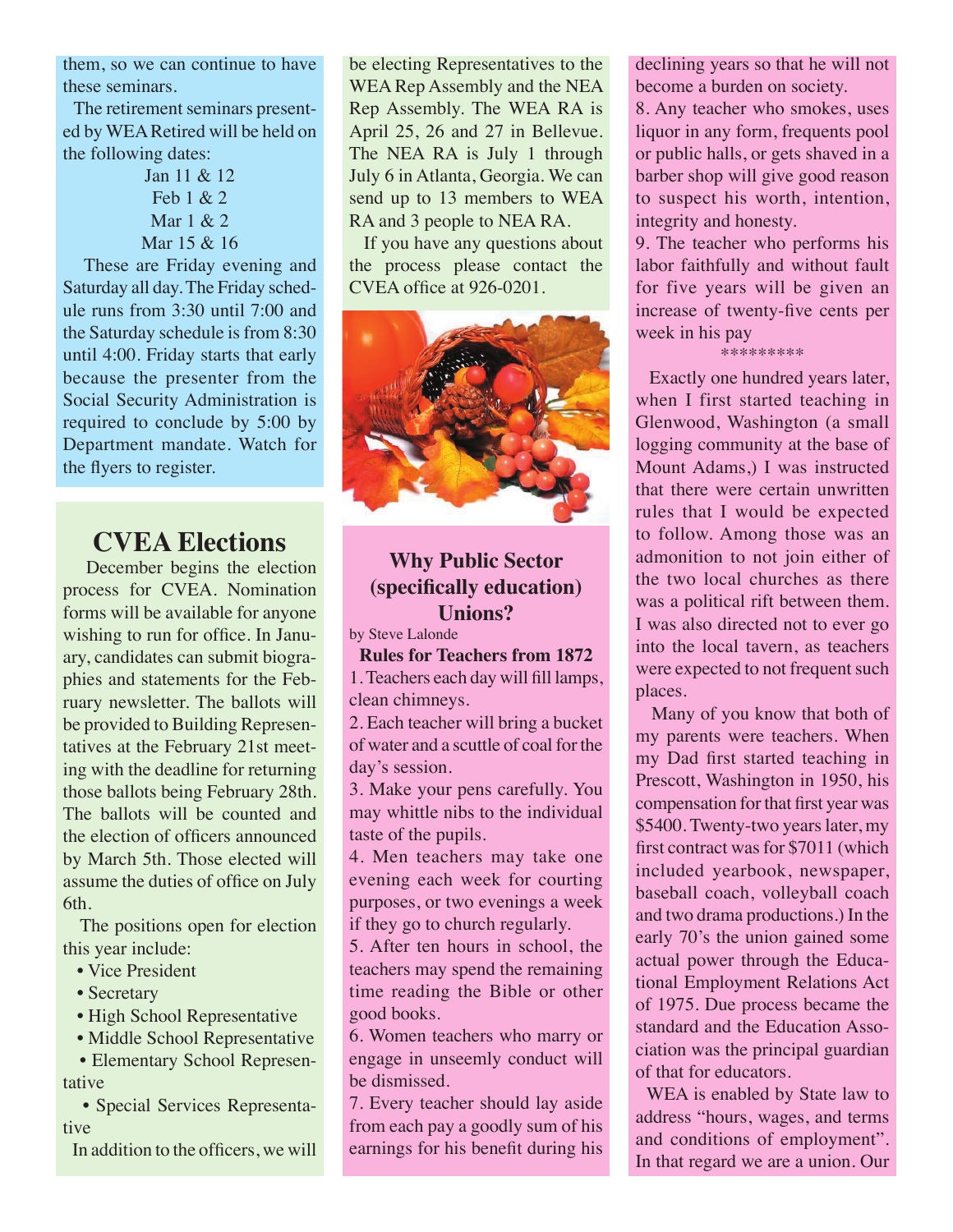early history was primarily as a professional association, We are in fact both; not blended, but layered. For instance, we know that class size matters for improving educational results, but we cannot bargain class size as a benefit for students. Instead we have to bargain it as a working condition for teachers- same result, different approach.

 Those of us who were involved in those early days of real collective bargaining remember that it wasn't easy. Strikes were much more common and contentious then than now. Both Mead and Central Valley went through the challenge of strikes. The concern now for us is that the hard earned gains made over the years are being taken for granted by many or never known by younger teachers. Today's political environment is worrysome to those of us who remember, because it is clear that we can lose those gains without concerted effort to maintain them. Just ask the teachers in Wisconsin. \*\*\*\*\*\*\*\*\*\*

The mission of the Central Valley Education Association is to contribute to excellence in education in the Central Valley School District through professional training and support of its members. Mission Statement as approved by the Executive Board on Feb. 1, 2011



## **The McCleary Decision: Please give your input**

## **Mary Lindquist WEA President**

 As educators, we know the Washington State Constitution in Section I of Article 9 says..." it is the paramount duty of the State to make ample provision for the education of all children residing within its borders without distinction or preference on account of race, color, caste, or sex." And in January 2012, the Washington State Supreme Court in the Mc-Cleary et al versus State of Washington said that the state was not meeting its paramount duty to fully fund education based on what the State Legislature defines as "basic education."

 We know the Supreme court is right! We know how it makes a difference if a student starts Kindergarten in a class of 18 or 28. We know what it means to offer a broad, well-rounded curriculum that includes the arts, social studies and PE instead of cutting programs. And we know that our schools are struggling to provide the needed resources for our schools. But not everyone knows what we know. We need to make our voices heard. One way to do that is to partici-

> pate in the Community Forum Network's survey on school funding. It takes about ten minutes and results will be reported broadly. Just go to [http://](http://www.communityforumsnetwork.org/take-survey/) [www.communityforums](http://www.communityforumsnetwork.org/take-survey/)[network.org/take-survey/](http://www.communityforumsnetwork.org/take-survey/), and share your thoughts.

## Positive Reinforcement for a Student Who is Exhibiting

Challenging Behaviors By Marci Haynes and Susie Giesa

 Positive reinforcement is anything that occurs after a behavior that increases the likelihood that the behavior will reoccur. Positive reinforcement increases the chance that students will continue to choose that same behavior again. When we pay more attention to negative behaviors, and the student desires attention, we have positively reinforced that the student will use the negative behaviors again. On the other hand, when we pay more attention to positive behaviors, and the student desires attention, we have positively reinforced that the student will use the positive behaviors again.

 Most students in our classrooms who exhibit appropriate expected behaviors either intrinsically reinforce themselves for doing well or are reinforced by teachers giving positive group feedback. Students with challenging behavior, however, are used to getting what they want/need when using negative behaviors. They are "called out" and noticed (get attention) or are sent out of a classroom (escape a task or situation) when using a variety of challenging behaviors. Thus, they continue these behaviors to get their needs/wants met.

 So how do we help these students with challenging behaviors be successful in the classroom? We explicitly teach the student the expected behaviors and then intentionally catch the student using the expected behaviors andpositively reinforce them consistently and frequently until new habits are formed. By teaching